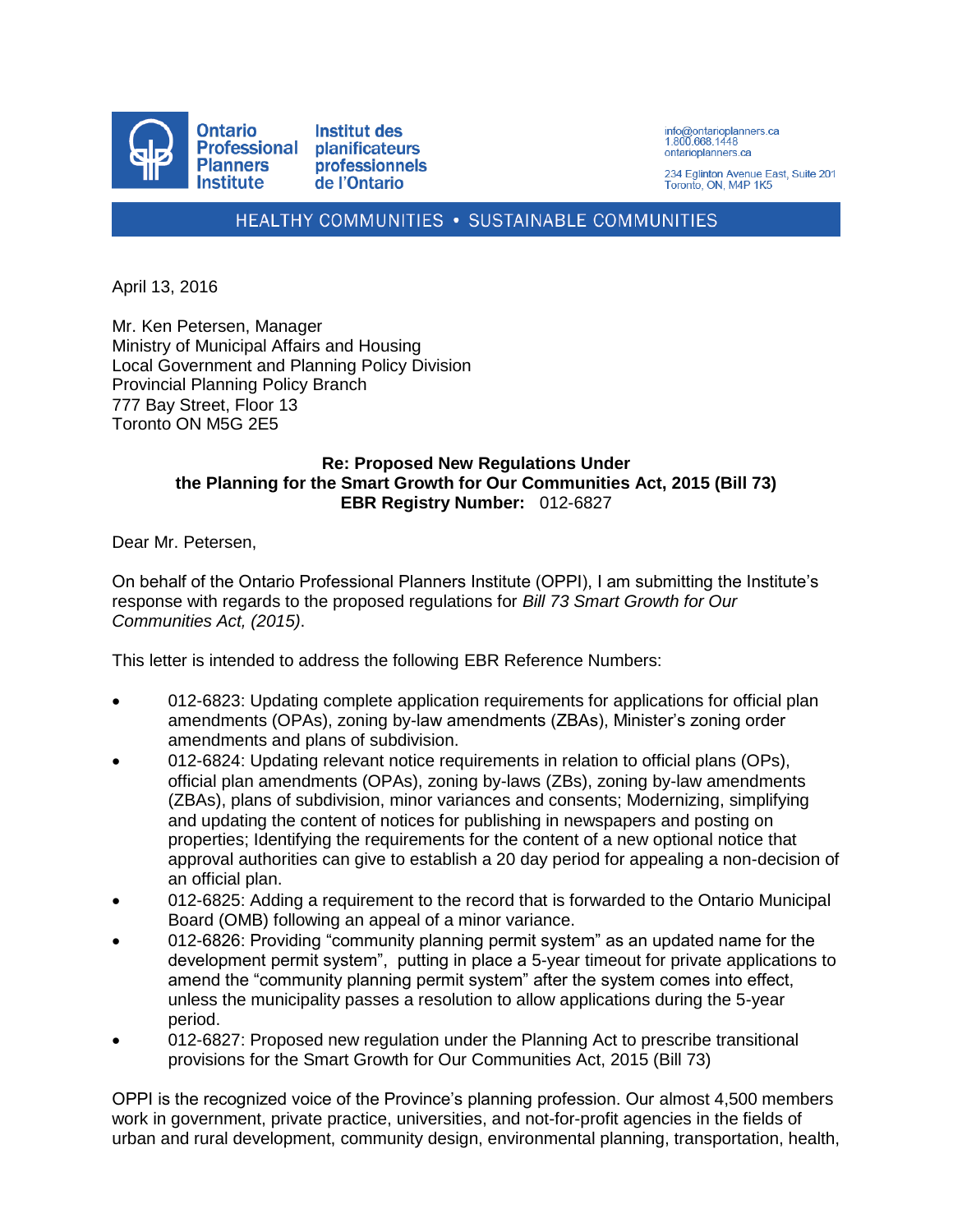social services, heritage conservation, housing, and economic development. Members meet quality practice requirements and are accountable to OPPI and the public to practice ethically and to abide by a Professional Code of Practice. Only Full Members are authorized by the Ontario Professional Planners Institute Act, 1994, to use the title "Registered Professional Planner" (or "RPP").

It is our understanding that the Province is looking for feedback on the above-noted proposed regulations for Bill 73 Smart Growth Communities Act. OPPI supports the Province's effort to improve our legislative tools and welcomes a number of positive changes. In general, OPPI is supportive of the proposed regulations under Bill 73 and it is within the spirit of our support that we offer the following comments:

### *012-6823: Inclusion of public consultation strategy as part of the complete application requirements*

- OPPI supports initiatives that are intended to improve and enhance citizen engagement in the planning process. It should be noted that in a number of municipalities the public consultation and engagement process goes well beyond the minimum statutory requirements under the Planning Act.
- OPPI is supportive of the inclusion of public consultation strategies as part of the complete applications requirements under the Planning Act.
- The proposed description of the regulations, however, are not entirely clear as to what the contents of a "public consultation strategy" might entail. The expectation is that the contents of a public engagement strategy would be flexible, depending on the nature of the application and that municipalities would have the ability to exercise the specific requirements on a case by case basis. It would be, nonetheless, helpful if the regulations could provide a range of possible tools/protocols which should be considered for a public consultation strategy.
- The regulations should speak to meaningful opportunities for public engagement, including but not limited to face to face methods, such as meetings, open houses, workshops, and also social media and other web-based engagement methods.
- The regulations should differentiate between public consultation responsibilities of the applicant and the approval authority.
- The proposed regulations could also speak to the circumstances where a public consultation strategy could be required for consents and minor variances.

# *012-6824: Updating and modernizing notice requirements*

- OPPI supports initiatives that are intended to modernize and simplify the planning process.
- OPPI notes that the proposed wording of regulation description references "multitenanted residential buildings". This should be revised to simply reference "multitenanted buildings" to address both residential and non-residential multi-tenanted buildings.
- It is also suggested that when posting notices in multi-tenanted buildings, that notices should be placed in multiple visible and accessible locations.

## *012-6825: Requirement to circulate public hearing minutes to the Ontario Municipal Board following an appeal of a minor variance*

- OPPI is generally supportive of the proposed regulation modification.
- Some guidance should be provided with respect to the time period in which the minutes are to be provided.